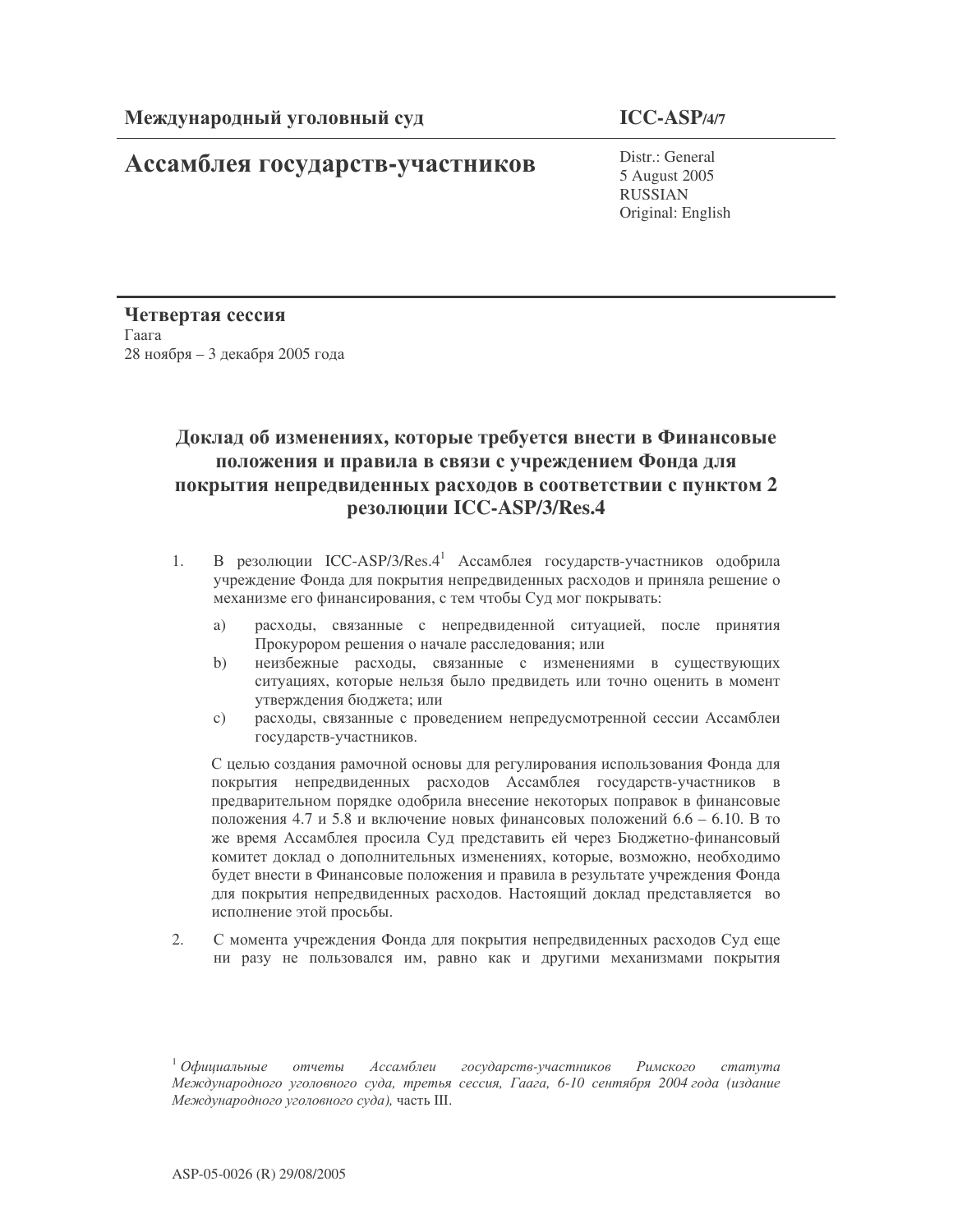непредвиденных расходов, предусмотренными в положениях 3.6 и 4.2 Финансовых положений и правил. Таким образом, нельзя сказать, что Суд когдалибо рассматривал необходимость внесения поправок в Финансовые положения и правила в свете практического опыта применения одного из или обоих этих механизмов.

Тем не менее, Суд тщательно рассмотрел Финансовые положения и правила и, в частности, механизмы, которые будут применяться в случае возникновения непредвиденных или неизбежных расходов, не предусмотренных бюджетом по программам. Был сделан вывод о том, что необходимо внести лишь минимальные дополнительные изменения, которые рекомендуются ниже.

Однако в будущем может возникнуть необходимость в рассмотрении дальнейших поправок к Финансовым положениям и правилам в свете опыта и практики Суда в области использования того или иного механизма покрытия непредвиденных расходов, предусмотренного Финансовыми положениями и правилами.

- $3.$ Если говорить кратко, то дополнительные изменения, которые необходимо внести в связи с учреждением Фонда для покрытия непредвиденных расходов, касаются вводной части к положению 5.5, положения 5.5 (b) и положения 5.7.
- В соответствии с новым положением 6.6 Ассамблея государств-участников 4. может решить, что Фонд для покрытия непредвиденных расходов должен финансироваться из начисленных взносов. Такое решение будет принято в момент принятия бюджета, и, таким образом, для предусмотрения этой возможности необходимо внести поправку в вводную часть положения 5.5. Соответствующее изменение потребуется также внести в положение 5.5 (b), с тем чтобы Секретарь Суда мог сообщать государствам-участникам о их начисленных взносах в Фонд оборотных средств, а также Фонд для покрытия непредвиденных расходов.
- $5.$ В соответствии с положением 5.7 все начисленные взносы должны выплачиваться в валюте страны, являющейся по Статуту государством пребывания Суда. Соответственно, ссылка в положении 5.7 на Фонд для покрытия непредвиденных расходов будет четко указывать на то, что начисленные взносы в Фонд должны выплачиваться в той же валюте.
- 6. Рекомендуется внести следующие поправки:

В вводную часть положения 5.5. после слов «Фонда оборотных средств» добавить следующую формулировку:

«или Фонда для покрытия непредвиденных расходов, если Ассамблея государствучастников примет в соответствии с положением 6.6 решение о том, что Фонд должен финансироваться из начисленных взносов...»

В положении 5.5 (b) после слов «Фонд оборотных средств» добавить следующие слова:

«или Фонд для покрытия непредвиденных расходов».

В положении 5.7 после слов «Фонд оборотных средств» (в двух случаях) добавить следующую формулировку:

«и в соответствующих случаях в Фонд для покрытия непредвиденных расходов».